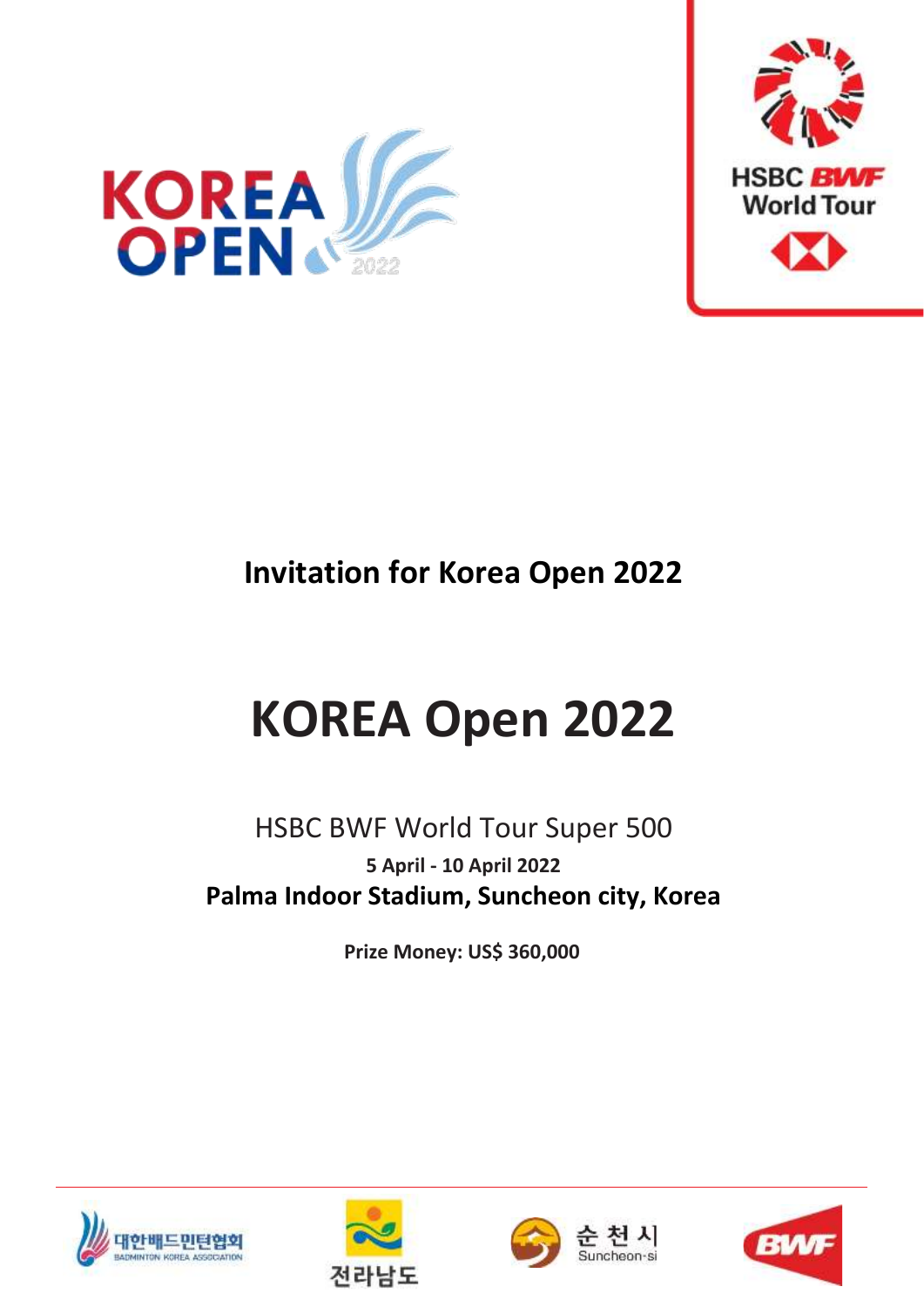



### **Invitation**

Dear Member Associations,

On behalf of the Badminton Korea Association, it is great honor to invite world class badminton players to participate in Suncheon City Korea Open Badminton Championships 2022, part of the HSBC BWF World Tour Super 500.

I sincerely thank the players, all the executives, and BWF officials who participate in these international badminton competitions even though the Covid-19 epidemic is not disappearing around the world.

We held this competition with the active cooperation of the Korean government and Suncheon City, and our organizing team is working very hard to ensure that the event is carried out to the highest safety standards.

Once again, we would like to thank all the participants, officials and BWF supports.

I think that efforts for a new badminton sport should continue in the Covid-19 era and in any circumstances.

We, BKA look forward to welcoming you all in beautiful city, Suncheon, Korea.

Thank you.

KIM Taek Gyu President of Badminton Korea Association Chairman of Korea Open 2022 Organizing Committee







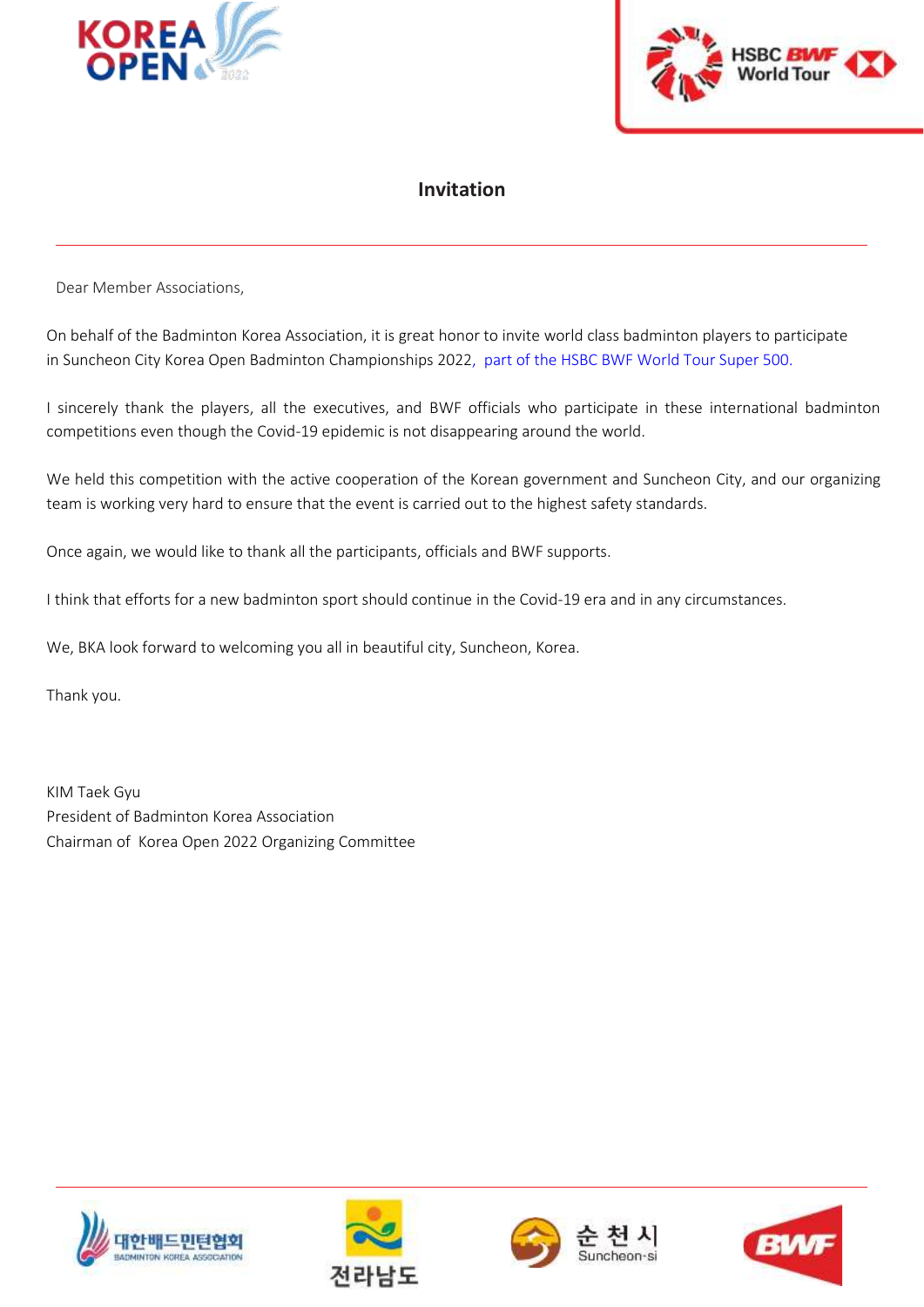



# **1. General Details**

| Organiser                          | Organiser<br>Badminton Korea Association<br>Address: 108 SK Handball Stadium, Olympic-ro 424, Songpa-Gu, Seoul, Korea<br>$T: +8224226173$<br>E: badmintonkorea@bka.kr<br>W: badmintonkorea.org                                                                                                                                                                                                                                                                                                                                                                                          |
|------------------------------------|-----------------------------------------------------------------------------------------------------------------------------------------------------------------------------------------------------------------------------------------------------------------------------------------------------------------------------------------------------------------------------------------------------------------------------------------------------------------------------------------------------------------------------------------------------------------------------------------|
| <b>Sanction</b>                    | <b>Badminton World Federation</b>                                                                                                                                                                                                                                                                                                                                                                                                                                                                                                                                                       |
| <b>Date</b>                        | 5 Apr. - 10 Apr. 2022                                                                                                                                                                                                                                                                                                                                                                                                                                                                                                                                                                   |
| <b>Competition</b><br><b>Venue</b> | Name of the venue: Palma Stadium<br>Address: 333,<br>Palmaro, Suncheon,<br>Jeollanam-do,<br>Republic of Korea<br>Postal Code: 57992                                                                                                                                                                                                                                                                                                                                                                                                                                                     |
| <b>Media Links</b>                 | Championships website: www.badmintonkorea.org                                                                                                                                                                                                                                                                                                                                                                                                                                                                                                                                           |
| <b>Referee Team</b>                | Referee: Julien Nys (NED); Email: julien@badmintonvlaanderen.be<br>Deputy Referees: Girish Natu (IND); Email: girishnatu@gmail.com<br>Local Deputy Referee: TBC                                                                                                                                                                                                                                                                                                                                                                                                                         |
| <b>Useful Contacts</b>             | Park Jong Hoon, BKA Secretary General<br>E: kobaas@bka.kr<br>Han Woo Goo, Tournament Manager<br>E: hanwg@bka.kr<br>Lee Hwa Woo, Head of General information Secretariat<br>E: lee@bka.kr<br>Lee Sun Kyung, Director of Technical Network connection<br>E: eileen@bka.kr                                                                                                                                                                                                                                                                                                                 |
| <b>Insurance</b><br>Coverage       | Players and all members of the national delegation shall hold valid insurance for damages of any nature<br>caused to third parties. Such insurance shall cover bodily injury, including medical and hospitalisation<br>expenses incurred in the host country, as well as all expenses and costs associated to repatriating the injured<br>party to its country of residence and/or costs associated if diagnosed COVID-19 positive or self-quarantine<br>measures imposed if a person has to self-isolate/quarantine because he/she is a direct contact as per BWF<br>safety protocols. |
| Indemnity                          | To the extent permitted by applicable law, all players and members of the national delegation shall release                                                                                                                                                                                                                                                                                                                                                                                                                                                                             |







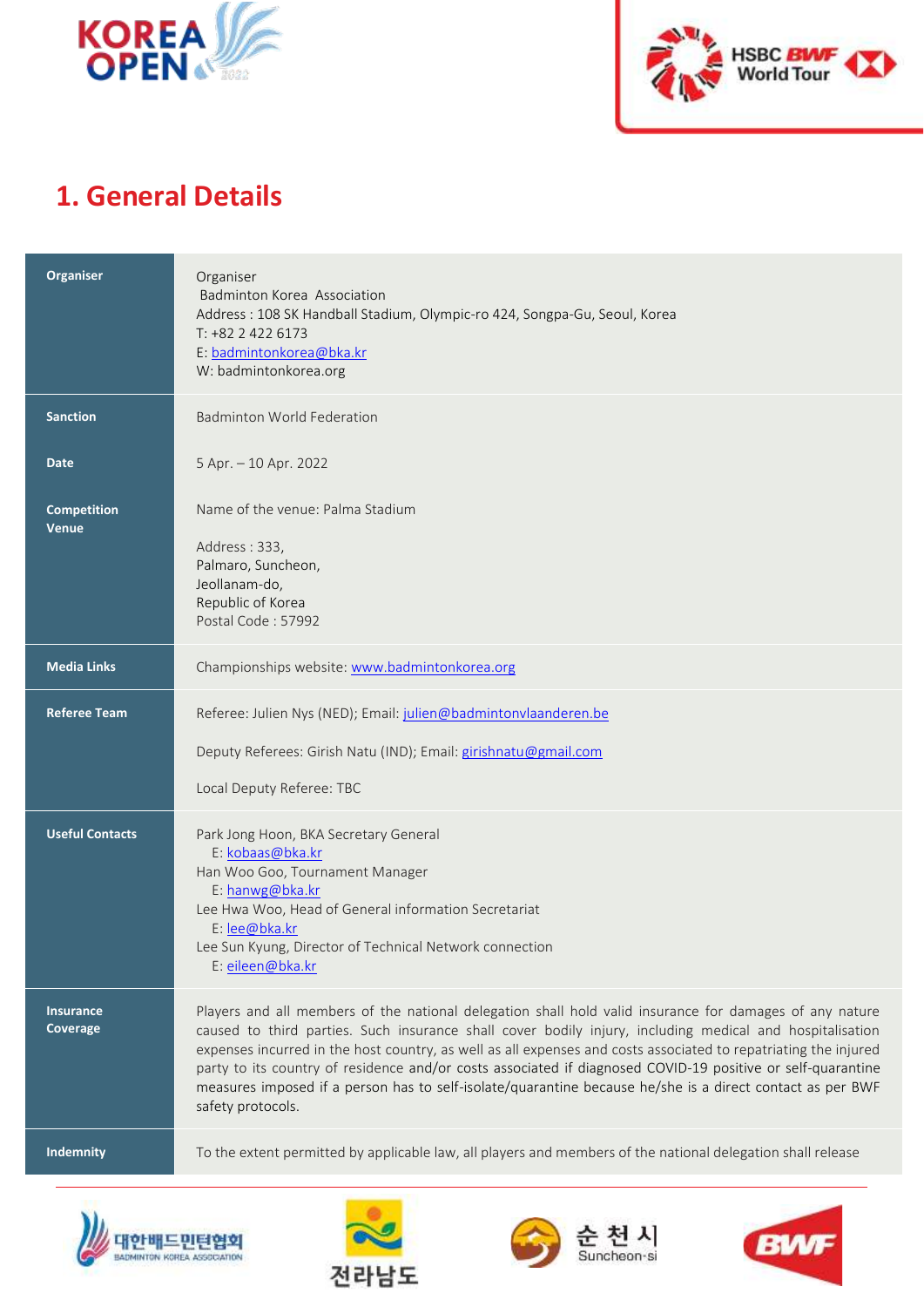



**Participant Agreement for Use of Photographs and Videos**

the BWF, the Tournament Organiser, and their respective officers, officials, employees, agents and representatives, from any and all liability, damage, loss, cost or expense that such players and members of the national delegation may incur as a result or in connection with their participation to the Tournament.

Players and all members of the national delegation shall agree to give the BWF and the Tournament Organiser full television and motion picture rights, including permission to film players and members of the national delegation during all matches and activities around the Tournament, for any commercial, news or other purpose together with the right to transfer such right, including without compensation.







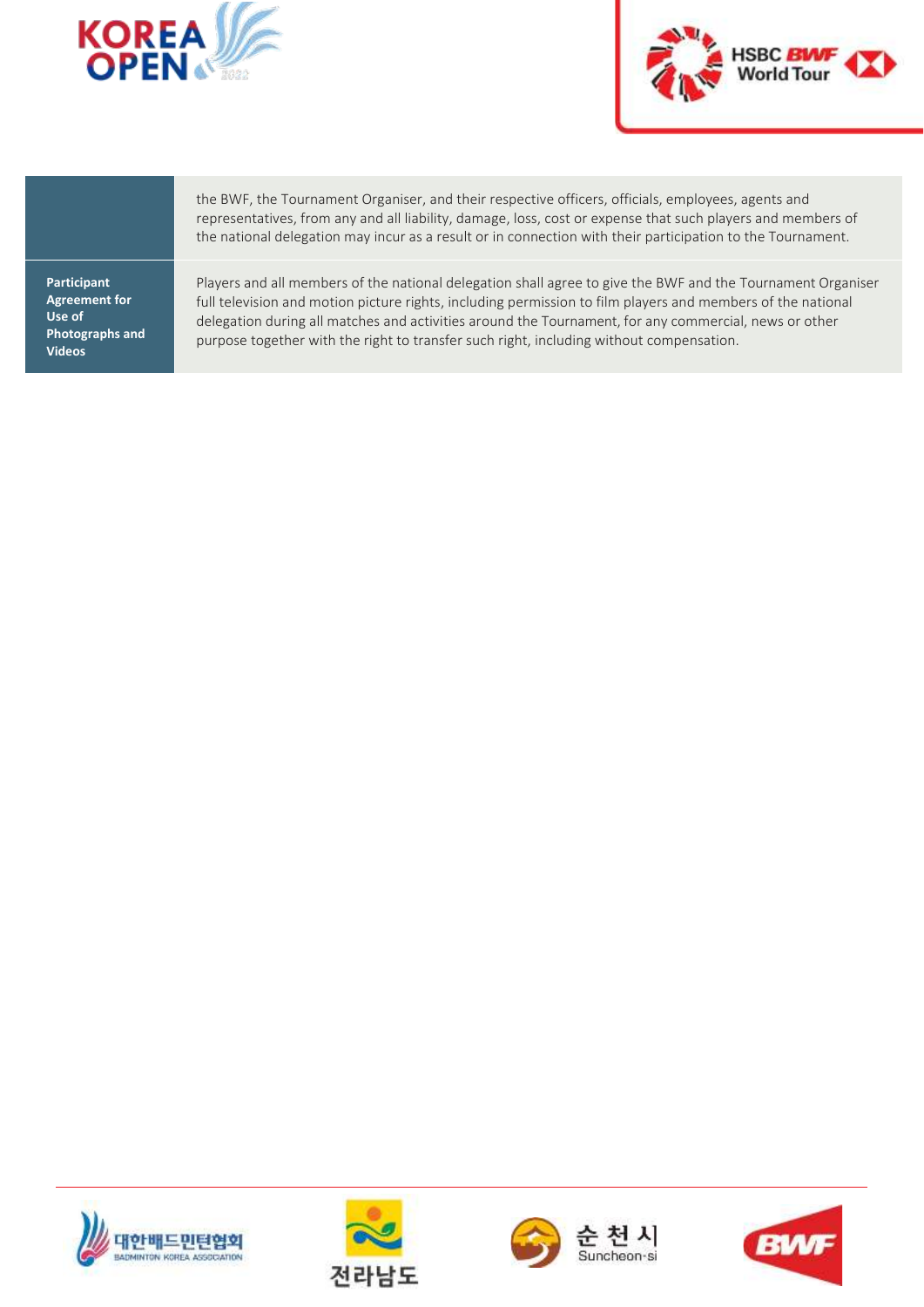



# **2. Entry Details**

| <b>Regulations (Conditions</b><br>of Play)                      | This tournament will be run in accordance with, but not limited to, the Badminton World<br>Federation (BWF) Statutes, General Competition Regulations (GCR), and BWF World Tour<br>Regulations. In the event of any dispute, the decision of the Tournament Referee will be final.        |                           |                                                                                                                                                                                                                                                                                                                                                                    |  |
|-----------------------------------------------------------------|-------------------------------------------------------------------------------------------------------------------------------------------------------------------------------------------------------------------------------------------------------------------------------------------|---------------------------|--------------------------------------------------------------------------------------------------------------------------------------------------------------------------------------------------------------------------------------------------------------------------------------------------------------------------------------------------------------------|--|
|                                                                 | This tournament will strictly enforce the Clothing, Equipment, and Advertising Regulations as<br>outlined in the BWF GCR 20 - 24. This includes restrictions of certain colours for shirts, shorts, and<br>skirts to avoid issues with virtual advertising on TV courts, as per GCR 21.7. |                           |                                                                                                                                                                                                                                                                                                                                                                    |  |
| <b>Scoring System</b>                                           | Best of three games to 21 points, as per the Laws of Badminton (BWF Statute 4.1)                                                                                                                                                                                                          |                           |                                                                                                                                                                                                                                                                                                                                                                    |  |
| <b>Instant Review</b><br><b>System</b>                          | The Instant Review System (IRS) will available on Court 1, and is regulated as per BWF Statute<br>4.1.8.                                                                                                                                                                                  |                           |                                                                                                                                                                                                                                                                                                                                                                    |  |
| <b>Key Dates</b>                                                | <b>Entry Deadline</b>                                                                                                                                                                                                                                                                     |                           | 22 FEB 2022                                                                                                                                                                                                                                                                                                                                                        |  |
|                                                                 | <b>World Ranking Date for M&amp;Q Report</b>                                                                                                                                                                                                                                              |                           | 22 FEB 2022                                                                                                                                                                                                                                                                                                                                                        |  |
|                                                                 | <b>Publication Date for M&amp;Q Report</b>                                                                                                                                                                                                                                                |                           | 25 FEB 2022                                                                                                                                                                                                                                                                                                                                                        |  |
|                                                                 | <b>World Ranking Date for Seeding Report</b>                                                                                                                                                                                                                                              |                           | 8 MAR 2022                                                                                                                                                                                                                                                                                                                                                         |  |
|                                                                 | <b>Publication Date for Seeding Report</b>                                                                                                                                                                                                                                                |                           | 11 MAR 2022                                                                                                                                                                                                                                                                                                                                                        |  |
|                                                                 | Last Date to Withdraw without Penalty                                                                                                                                                                                                                                                     |                           | 14 MAR 2022                                                                                                                                                                                                                                                                                                                                                        |  |
|                                                                 | <b>Draw Date</b>                                                                                                                                                                                                                                                                          |                           | 15 MAR 2022                                                                                                                                                                                                                                                                                                                                                        |  |
|                                                                 |                                                                                                                                                                                                                                                                                           |                           |                                                                                                                                                                                                                                                                                                                                                                    |  |
| <b>Draws</b>                                                    |                                                                                                                                                                                                                                                                                           | <b>Maximum Entries in</b> |                                                                                                                                                                                                                                                                                                                                                                    |  |
|                                                                 | <b>Event</b>                                                                                                                                                                                                                                                                              | <b>Main Draw</b>          |                                                                                                                                                                                                                                                                                                                                                                    |  |
|                                                                 | Men's Singles                                                                                                                                                                                                                                                                             | 32                        |                                                                                                                                                                                                                                                                                                                                                                    |  |
|                                                                 | Women's Singles                                                                                                                                                                                                                                                                           | 32                        |                                                                                                                                                                                                                                                                                                                                                                    |  |
|                                                                 | Men's Doubles                                                                                                                                                                                                                                                                             | 32                        |                                                                                                                                                                                                                                                                                                                                                                    |  |
|                                                                 | <b>Women's Doubles</b>                                                                                                                                                                                                                                                                    | 32                        |                                                                                                                                                                                                                                                                                                                                                                    |  |
|                                                                 | <b>Mixed Doubles</b>                                                                                                                                                                                                                                                                      | 32                        |                                                                                                                                                                                                                                                                                                                                                                    |  |
| <b>Online Entry -</b><br><b>International</b><br><b>Entries</b> | Group Entry system, using the following link:<br>contact the BWF at the following email address:<br>s.ramachandran@bwf.sport or hj.yee@bwf.sport                                                                                                                                          |                           | Entries for this tournament must be done by the Member Association using the BWF Online<br>https://bwf.tournamentsoftware.com/tournament/1B81B1D2-2354-444E-B6B4-67A38CFB1385<br>If the Member Association requires a username and password to access the system, please<br>The entry deadline is Tuesday, 22 FEB 2022 at 23:59, BWF Headquarters time (+08:00 hrs |  |





GMT). Late entries will not be accepted.



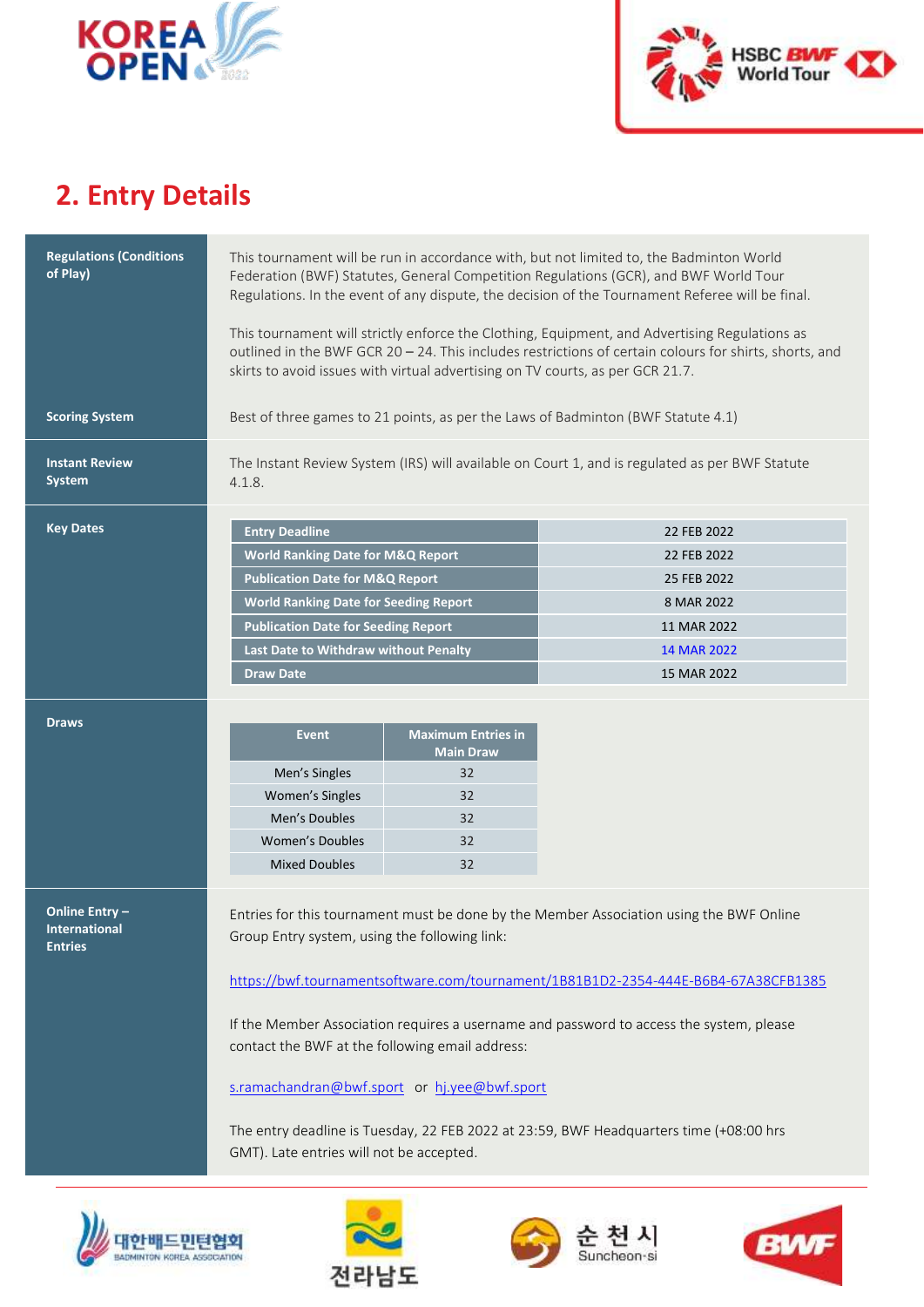



|                                                               | After the entry deadline, the BWF Online Group Entry System will send notification to all<br>participating Member Associations confirming receipt of final entries.                                                                                                      |
|---------------------------------------------------------------|--------------------------------------------------------------------------------------------------------------------------------------------------------------------------------------------------------------------------------------------------------------------------|
|                                                               | Receipt of this notification is the conclusive evidence of receipt of entries before the deadline.                                                                                                                                                                       |
|                                                               | Member Associations should contact BWF immediately if such notice is not received by<br>Wednesday, 23 Feb 2022 at 12:00 hrs BWF Headquarters time.                                                                                                                       |
|                                                               | If no objection is received by BWF by Thursday, 24 Feb 2022 at 23:59 hrs BWF Headquarters<br>time, the entries shall be deemed to be correct. No complaints/objections will be entertained<br>after this point.                                                          |
| Online Entry -<br><b>Hosting Member</b><br><b>Association</b> | Eligible player wishing to enter through the hosting Member Association must follow a different<br>process to international entries.                                                                                                                                     |
| <b>Entries</b>                                                | Entries of Korean Players can send the form to BKA at the below e-mail;<br>Email: bka@bka.kr                                                                                                                                                                             |
|                                                               |                                                                                                                                                                                                                                                                          |
| <b>Withdrawals</b>                                            | The management of withdrawals will be run in accordance with BWF GCR 13 and 14.                                                                                                                                                                                          |
|                                                               | Member Associations can withdraw their entries through the BWF Online Group Entry system until<br>the last date of withdrawal without penalty (see Key Dates Section).                                                                                                   |
|                                                               | Withdrawals made after this date will incur a penalty in accordance with the BWF Table of<br>Offences and Penalties (BWF Statute 2.5).                                                                                                                                   |
|                                                               | Please ensure that the Tournament Referee and Host Organiser are notified immediately in<br>writing, clearly stating the reason for the withdrawal.                                                                                                                      |
|                                                               | If a Member Association needs to withdraw any entries once players have arrived in the host city,<br>notification of withdrawal must be made by the Team Manager in person to the Tournament<br>Referee, or Deputy Referee(s), and must also be confirmed in writing to: |
|                                                               | Referee: Julien Nys (NED); Email: julien@badmintonvlaanderen.be                                                                                                                                                                                                          |
|                                                               | Host Organiser Contact:<br>Lee Sun Kyung, Director of Technical Network connection                                                                                                                                                                                       |







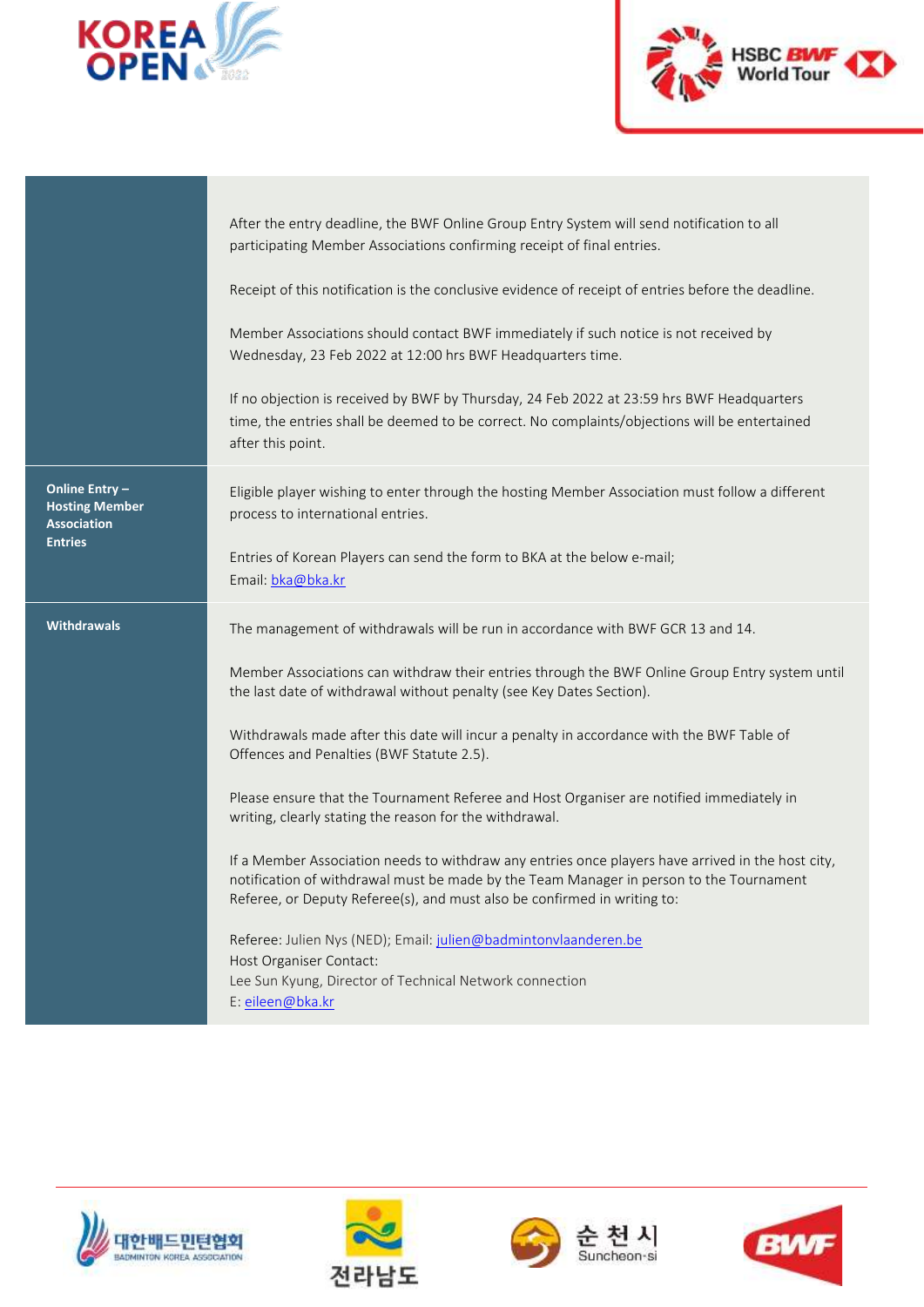



# **3. Tournament Details**

**Prize Money** A prize fund of USD\$360,000 will be distributed in accordance with BWF Statute 5.3.5, and awarded as per the table below.

TAX DEDUCTION : 4.4% of the prize

|                        | <b>Winner</b> | <b>Runner</b><br>Up | <b>Semi</b><br><b>Finalist</b> | Quarter<br><b>Finalist</b> | Last 16   |
|------------------------|---------------|---------------------|--------------------------------|----------------------------|-----------|
| Men's Singles          | \$27,000      | \$13,680            | \$5,220                        | \$2,160                    | \$1,260   |
| <b>Women's Singles</b> | \$27,000      | \$13,680            | \$5,220                        | \$2,160                    | \$1,260   |
| Men's Doubles          | \$28,440*     | \$13,680*           | $$5,040*$                      | $$2,610*$                  | $$1,350*$ |
| <b>Women's Doubles</b> | $$28,440*$    | \$13,680*           | $$5,040*$                      | $$2,610*$                  | $$1,350*$ |
| <b>Mixed Doubles</b>   | \$28,440*     | \$13,680*           | $$5,040*$                      | $$2,610*$                  | $$1,350*$ |
| $* - per pair$         |               |                     |                                |                            |           |

### **Competition Schedule**

| Day                                                                                             | <b>Event</b>   | <b>Round</b>             | <b>Courts</b>  | <b>Doors</b><br>Open | <b>Start</b> | <b>End</b> |
|-------------------------------------------------------------------------------------------------|----------------|--------------------------|----------------|----------------------|--------------|------------|
| Tuesday,<br>5 April                                                                             | MS/WS/MD/WD/XD | Main Draw<br>First Round | $\overline{4}$ | 09:00                | 10:00        | 18:00      |
| Wednesday,<br>6 April                                                                           | MS/WS/MD/WD/XD | Main Draw<br>First Round | $\overline{4}$ | 09:00                | 10:00        | 19:00      |
| Thursday,<br>7 April                                                                            | MS/WS/MD/WD/XD | Second<br>Round          | $\overline{4}$ | 09:00                | 10:00        | 19:00      |
| Friday,<br>8 April                                                                              | MS/WS/MD/WD/XD | Quarter<br><b>Finals</b> | 3              | 10:00                | 11:00        | 18:00      |
| Saturday,<br>9 April                                                                            | MS/WS/MD/WD/XD | Semi Final               | $\mathcal{P}$  | 10:00                | 11:00        | 18:00      |
| Sunday,<br>10 April                                                                             | MS/WS/MD/WD/XD | Final                    | $\mathbf{1}$   | 10:00                | 11:00        | 17:00      |
| Times and order of play may be changed at the discretion of the Tournament Referee, and all end |                |                          |                |                      |              |            |

times are approximate.

### **Official Shuttle YONEX AS 50**

### **Practice Facilities Practice Facility Information:**

- Location: Suncheon Training Center
- Number of Courts: 8 (6 practice, 2 warm up)
- Schedule: Apr. 3(Sun) Apr. 10(Sun) 2022 at 9:00 20:00 Hrs
- Booking/Reservation information: attached







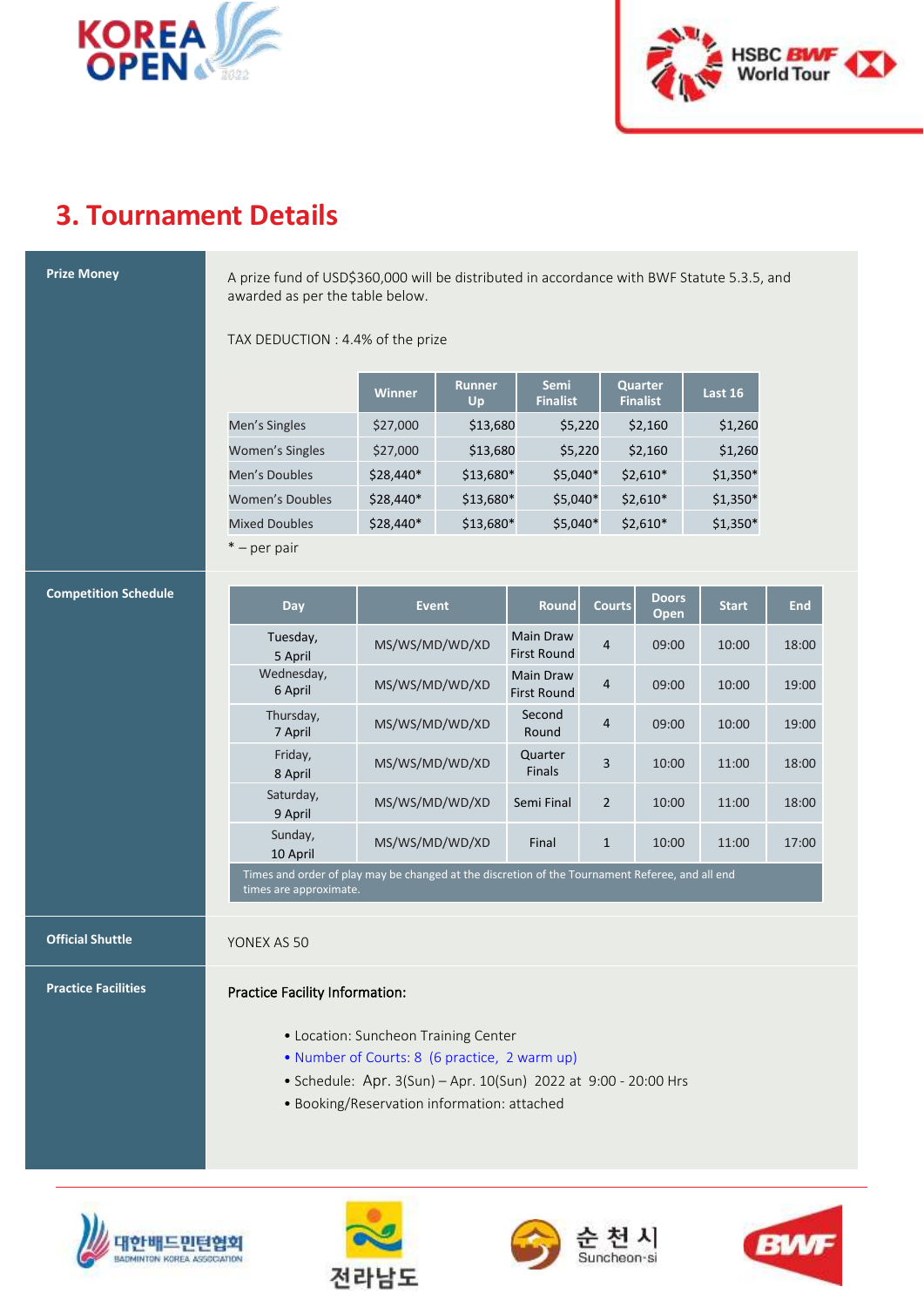



|                                  | <b>Competition Courts Information:</b>                                                                                                                                                                                                                                                    |
|----------------------------------|-------------------------------------------------------------------------------------------------------------------------------------------------------------------------------------------------------------------------------------------------------------------------------------------|
|                                  | $\bullet$ Schedule: TBC<br>. Booking/Reservation Information: The organizer will prepare an overall equitable<br>acclimatization schedule, taking into considerations the size and arrival of each team.<br>• Court Mat Color: Green                                                      |
|                                  | Warmup Courts Information: 2 court in the Practice hall                                                                                                                                                                                                                                   |
|                                  | Practice Shuttles Information: 3 shuttlecocks per player will be issued for practice                                                                                                                                                                                                      |
| <b>Player Facilities</b>         | Player Lounge Information:                                                                                                                                                                                                                                                                |
|                                  | • Location: Main stadium (1F, Players Lounge)                                                                                                                                                                                                                                             |
|                                  | • Schedule: From start of practice to end of competition each day                                                                                                                                                                                                                         |
|                                  | · Facilities Description: this area will offer limited facilities - water, seating. Due to<br>COVID-19 social distancing and enhanced hygiene must be observed.                                                                                                                           |
|                                  | <b>Stringing Services:</b>                                                                                                                                                                                                                                                                |
|                                  | • Location: Main hall                                                                                                                                                                                                                                                                     |
|                                  | • Schedule: From start of practice to end of competition each day<br>• Cost: YONEX free; others US\$20                                                                                                                                                                                    |
| Team Managers'<br><b>Meeting</b> | The Team Managers' Meeting will be held at the following:                                                                                                                                                                                                                                 |
|                                  | • Date: Monday, 4 Apr 2022                                                                                                                                                                                                                                                                |
|                                  | $\bullet$ Time: 18:00 hrs                                                                                                                                                                                                                                                                 |
|                                  | • Location: Official Hotel                                                                                                                                                                                                                                                                |
|                                  | It is mandatory for all participating Member Associations (represented by designated Team<br>Manager) to attend the Team Managers' Meeting. Member Associations will be penalised for<br>failing to attend, in accordance with the BWF Table of Offences and Penalties (BWF Statute 2.5). |
|                                  | Member Associations are allowed to request representation by another Member Association,<br>provided that the Tournament Referee is notified in advance and approves.                                                                                                                     |
| <b>Umpire Briefing</b>           | The Umpire Briefing will be held at the following:                                                                                                                                                                                                                                        |
|                                  | · Date: Monday, 4 Apr. 2022                                                                                                                                                                                                                                                               |
|                                  | • Time: 16:30 hrs                                                                                                                                                                                                                                                                         |
|                                  | • Location: Official Hotel                                                                                                                                                                                                                                                                |
|                                  |                                                                                                                                                                                                                                                                                           |







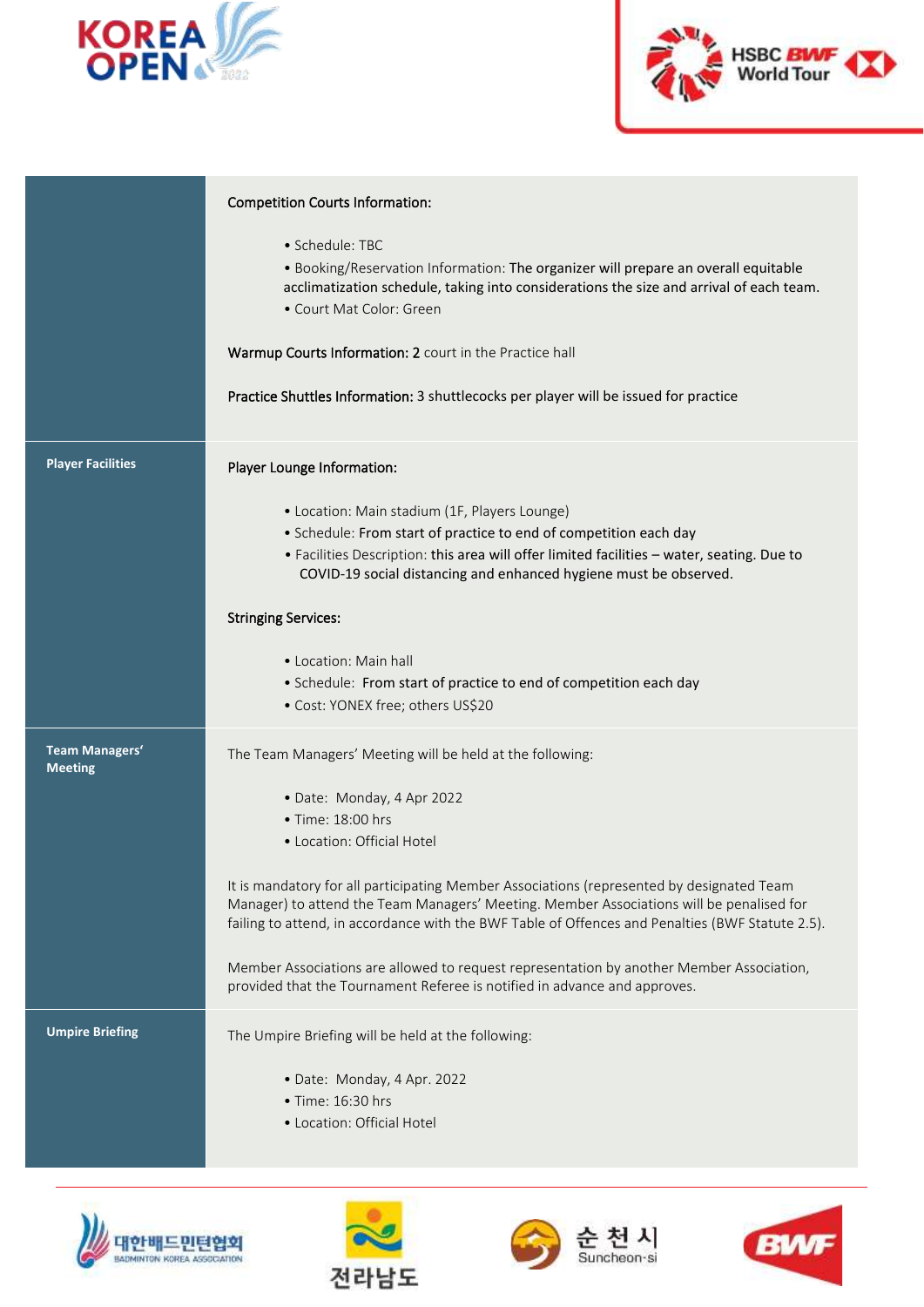



### **Presentation Ceremonies**

All prize ceremonies will take place on Sunday, 10<sup>th</sup> Apr 2022, immediately after the conclusion of each final. Medals/trophies/other will be presented to all champions and finalists.

In accordance with Player Commitment Regulations (BWF Statue 5.3.6), all players participating in the finals of a tournament must attend the final ceremonies directly after the match or must follow the instructions given by the organisers regarding ceremony protocol.

No equipment, including rackets and flags, are allowed to be brought onto the podium. Clothing worn during the ceremony must be in accordance with the BWF GCR.

Accreditation **Access to Tournament venues and other services is provided through personalised and** photographic accreditation.

Accreditation will only be issued after a player/entourage/official:

- 1. Received negative Covid-19 PCR test results from upon-arrival testing
- 2. Submit pre-departure negative Covid-19 PCR test results applicable to all participants.

The PCR test must be dated within **48 hours prior to departure to Korea.** Please send the test certificate to:

[kmj111310@bka.kr](mailto:kmj111310@bka.kr) cc. [badmintonkorea@bka.kr](mailto:badmintonkorea@bka.kr) [events.admin@bwf.sport](mailto:events.admin@bwf.sport)

It is mandatory for players on the reserve list that wish to be considered for promotion, to submit the pre-arrival negative COVID-19 PCR test certificate, dated 48 hours before departure to Korea. This test is at player's own cost. If the pre-arrival test certificate has not been submitted for a player on the reserve list, the next eligible reserve will be contacted instead.

The number of complimentary accreditation passes available for Team Officials is dependent on the number of competing player from the same Member Association:

| <b>Number of Member</b><br><b>Association Players</b> | <b>Number of Team Officials</b><br><b>Accreditations</b> |
|-------------------------------------------------------|----------------------------------------------------------|
| Three or less                                         |                                                          |
| Four to Seven                                         | $\mathcal{P}$                                            |
| Eight to 15                                           | 3                                                        |
| 16 or more                                            |                                                          |

A limited number of additional accreditation passes for approved Team Officials will be available for purchase at a fee of USD\$150, charged to the respective Member Association, and payable at the tournament. The additionally accredited Team Officials will have to bear the cost of the mandatory PCR tests conducted in connection with the tournament. The current price of a PCR test is about US\$150.

The fee to replace any lost or damaged accreditation passes will be USD\$100 on each occasion,







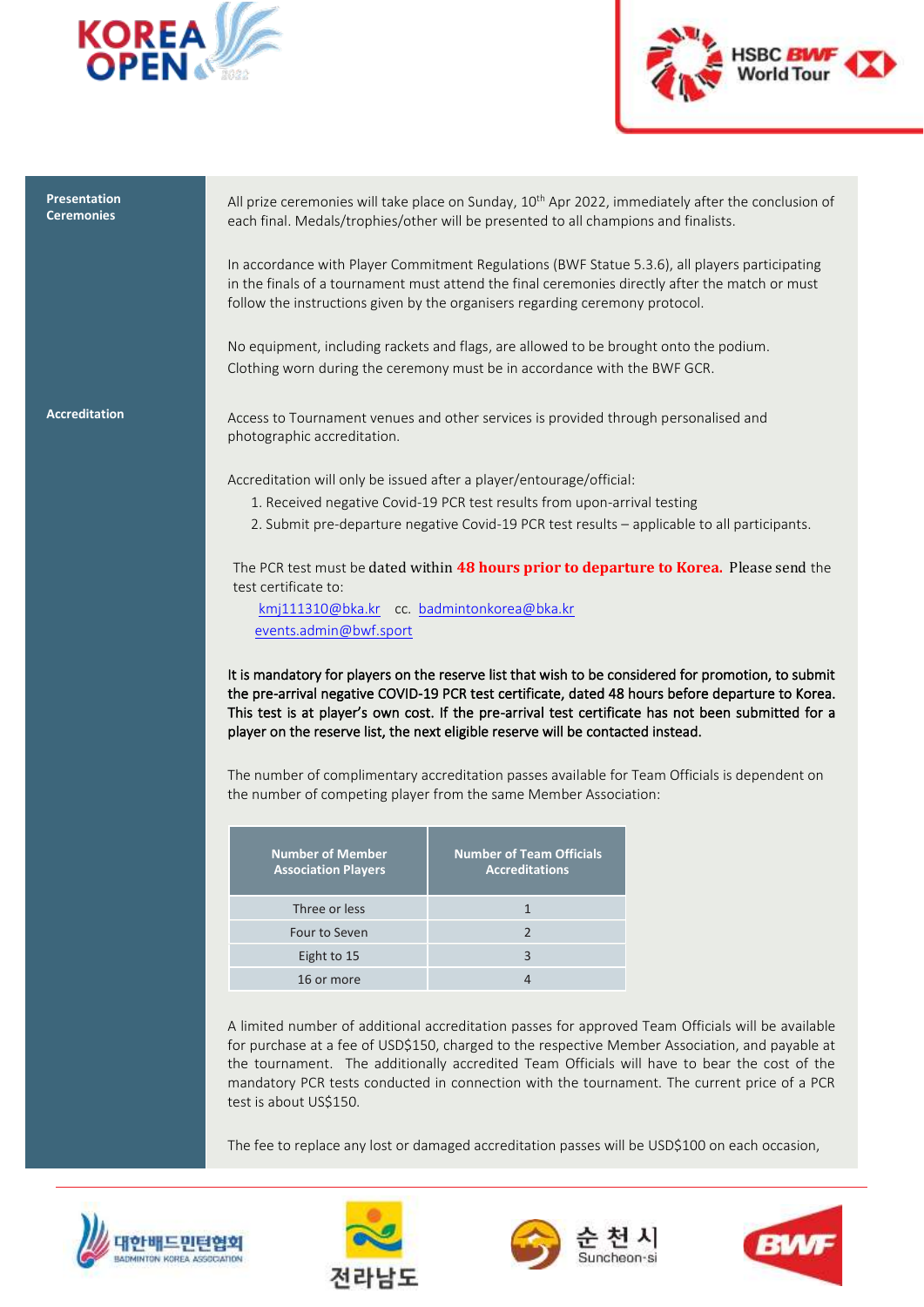



|                                                      | charged to the respective Member Association.                                                                                                                                                                                                                                                                                     |
|------------------------------------------------------|-----------------------------------------------------------------------------------------------------------------------------------------------------------------------------------------------------------------------------------------------------------------------------------------------------------------------------------|
|                                                      | The tournament reserves the right to refuse entry into any accredited venue or area or service<br>(e.g. transportation) as a result of damaged or missing accreditation or if a<br>player/official/volunteer/staff refuse to take a COVID-19 test when requested, or if there is a<br>serious breach of COVID-19 safety measures. |
|                                                      | The fraudulent use of accreditation is strictly prohibited, and will result in access rights being<br>removed, and penalties being applied.                                                                                                                                                                                       |
| <b>Medical Services</b>                              | A medical officer will be available during the tournament.                                                                                                                                                                                                                                                                        |
| <b>Anti-Doping</b>                                   | Doping control in badminton, in accordance with BWF Anti-Doping Regulations, is conducted out-<br>of-competition and in-competition with the collection of urine and/or blood samples.                                                                                                                                            |
|                                                      | Athletes are responsible for any substance found in their body. Before an athlete takes any<br>medication, they should check with their doctor, and if necessary, get a Therapeutic Use<br>Exemption (TUE).                                                                                                                       |
|                                                      | For more information about anti-doping, please visit the BWF website:                                                                                                                                                                                                                                                             |
|                                                      | https://corporate.bwfbadminton.com/integrity/anti-doping-overview/                                                                                                                                                                                                                                                                |
| <b>Badminton Integrity</b>                           | Section 2.4 of the BWF Statutes (Code on The Prevention of The Manipulation of Competitions)<br>relates to anti-corruption and anti-match manipulation, and this code applies to all participants at<br>this tournament.                                                                                                          |
|                                                      | To protect the integrity of BWF sanctioned tournaments, participants are not allowed to bet in<br>any way on badminton matches, shall respect the principle of fair play, and shall not attempt to<br>influence the course or result of a game or match.                                                                          |
|                                                      | Every person has an obligation to report to the BWF any approaches by anyone to gather inside<br>information or to change the outcome of a matches.                                                                                                                                                                               |
|                                                      | For more information, please refer to BWF's website:                                                                                                                                                                                                                                                                              |
|                                                      | https://corporate.bwfbadminton.com/integrity/anti-match-fixing-overview/                                                                                                                                                                                                                                                          |
| <b>Compliance with</b><br><b>General Competition</b> | GCR 7.9:                                                                                                                                                                                                                                                                                                                          |
| <b>Regulations Clause 7.9</b>                        | "In making or authorising entries, the Member concerned is reconfirming its acceptance, and<br>acceptance by the Players being entered, of the BWF's regulations and Disciplinary processes."                                                                                                                                     |







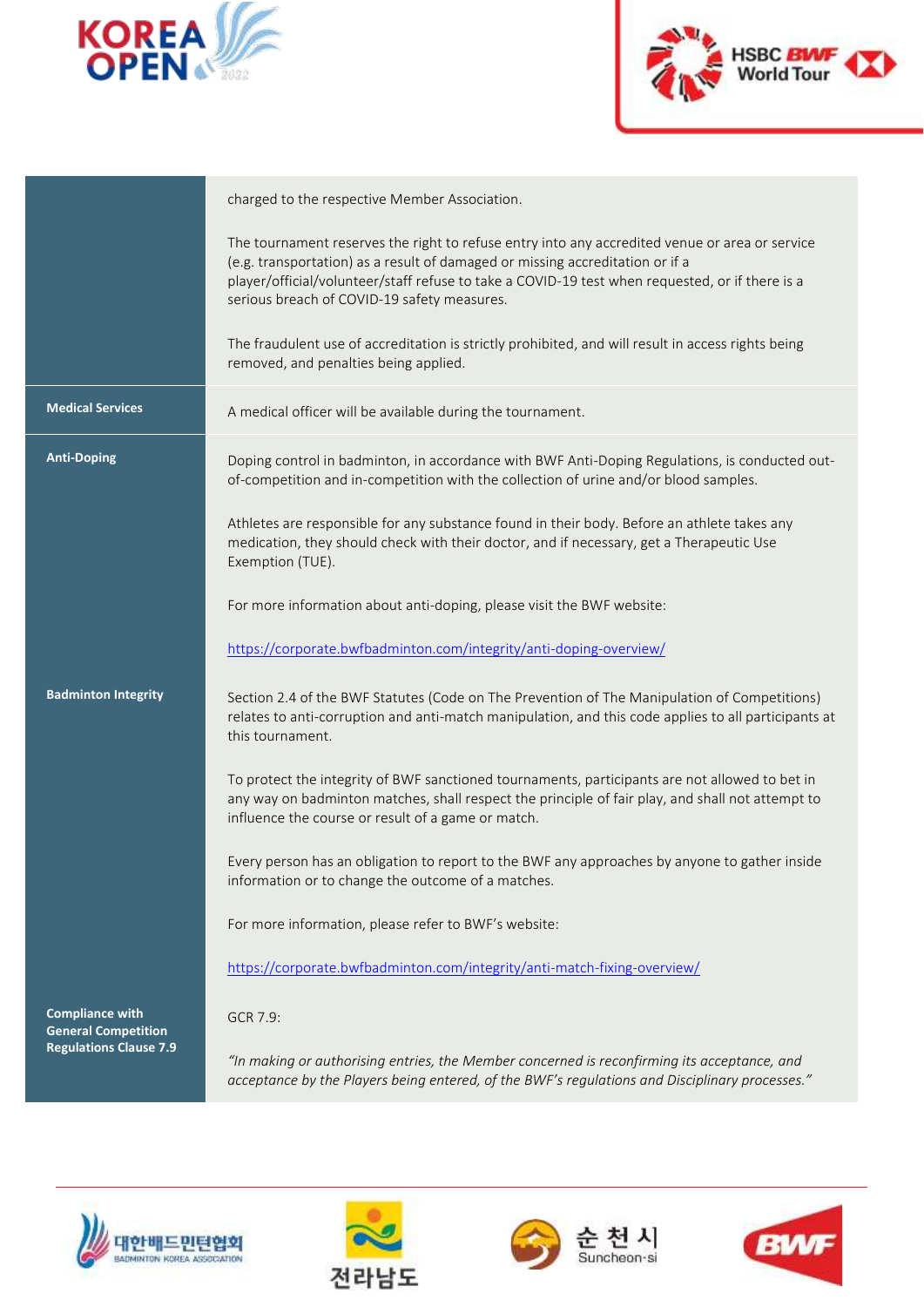



## **4. Travel & Visa Details**

**Transport Due to COVID-19 testing, all players, including players on the reserve list shall arrive to Incheon** International Airport and take the on-arrival PCR test latest by Friday, 1 April 2022.

> It is also mandatory for players on the reserve list to arrive to Incheon International Airport and take the on-arrival PCR test latest by Friday, 1 April 2022, if they wish to be considered for promotion. Those who arrive later than the cut-off date, will not be allowed to take part in the tournament.

> Complimentary transportation will be provided by the tournament between the official venues: competition venue, official hotel(s), practice venue (if separate from the competition venue), and the following transportation hubs:

### • Incheon International Airport

To request transportation, please complete and return the Transportation Request Form by  $15^{\rm th}$ March 2022.

**Visas / Quarantine Exemption application** Criteria for entry into Korea per the Immigration and Checkpoints Authority of Korea: [https://www.immigration.go.kr/immigration\\_eng/index.do](https://www.immigration.go.kr/immigration_eng/index.do)

We will also provide a letter of invitation as supporting document to assist with your application. Please complete and return the Visa request form and Quarantine Exemption application. Request Form by Wednesday, 2 March 2022 to Email: [jjs5518@bka.kr](mailto:jjs5518@bka.kr)

The tournament host and hosting Member Association will only communicate with a Member Association, and the hosting Member Association will only provide a visa support letter if the form is completed accurately and comprehensively, and supporting documentation is provided, where requested.

The tournament host and hosting Member Association accepts no responsibility for withdrawals made due to late or refused visa applications. It is the responsibility of the Member Association to apply for the necessary visas in sufficient time, and all matters should be directed to the Embassy in charge.

Any visa support letter issued by the tournament host does not guarantee entry into Korea; the final decision is made by the Government of Korea COVID-19 Protocols.

Prior entering Korea, the individuals or teams must acquire the following documents:

- a) Passport valid
- b) Visa (application Forms attached) or K-ETA(electric visa)
- c) Negative PCR test certificate (48 hours before departure)- 3 original copies
- d) Quarantine Exemption Certificate' (application Forms attached)- 4 original copies
	- attachment : passport & air-ticket copy







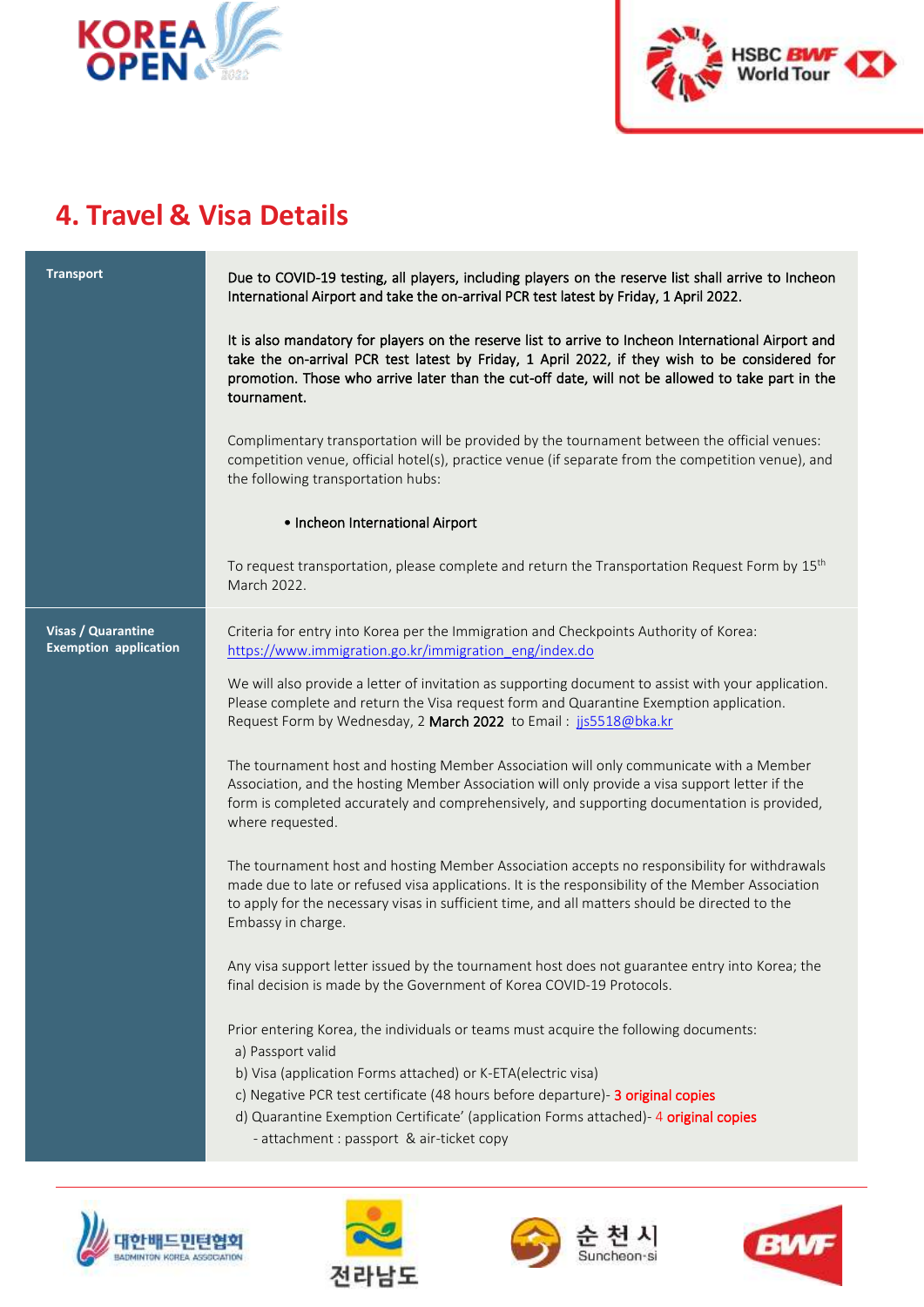



### \*\* Important Notice

Even though the closing date of 'Visa' and 'Quarantine Exemption Certificate' until March 2<sup>nd</sup> 2022, please send this forms and passport copy ASAP, so that we check all the sheet and submit to Korean Government to receive the approval and forward this confirmation forms to the Korean Embassy which located in your country.

### COVID-19 Protocols 1. Basic Policy for entering to Korea under COVID-19 control

- a) Persons entourage without 'Quarantine Exemption Certificate must undergo a mandatory of 10 days Government control facility quarantine upon entering Korea.
- b) Korea Open Participants including players, team entourage, BWF officials, technical officials with 'Quarantine Exemption Certificate are exempted from the 10 days quarantine. Participants are required to arrive in Korea at least four (4) days before the first day of the competition, latest on Friday, 1<sup>st</sup> April 2022. Those who arrive later than the cut-off date, will not be allowed to take part in the tournament.

**▶**Participants who will take part in Gwangju Korea Masters will be transported from the organizing committee from Suncheon to Gwangju City by bus between Saturday and Monday, April 9~11 2022 for free

- c) All players and team entourage must undergo a 1 day (24 hrs) mandatory organizational quarantine and will take a COVID-19 PCR test upon arrival to Korea. This includes the reserved players, in order to be eligible to compete shall there be withdrawal arises.
- d) Participants who tested negative for COVID-19 on their on-arrival PCR Test (1st test in Korea), will be able to access practice facilities at training hall from Sunday, 3<sup>rd</sup> April 2022.

### 2. Procedures to enter Korea

It is a condition of entry that all participants must:

- a) Present a negative COVID-19 PCR test certificate (in English) on arrival- 3 original copies The test must have been taken within the 48 hours prior to departure to Korea
- b) Present "Quarantine Exemption Certificate"
	- issued by the Embassy of Korea located in the respective country
- c) entry visa or electronic visa (K-ETA)

\*To check on Visa requirement for your country, please visit:

- ▶ <https://visaforkorea.eu/en>
- \* K-ETA ( Korea-electronic travel Authorization):
	- ▶ <https://www.k-eta.go.kr/portal/apply/index.do?locale=EN>
- d) Undergo the COVID-19 PCR test upon arrival at Korea. (1<sup>st</sup> PCR test)

### 3. Recommended Timelines to arrival and COVID-19 Protocol:

(1) Arrival dates: Mar 31<sup>st</sup> (Thu) – Apr 1<sup>st</sup> (Fri), latest on April 1<sup>st</sup> 2022







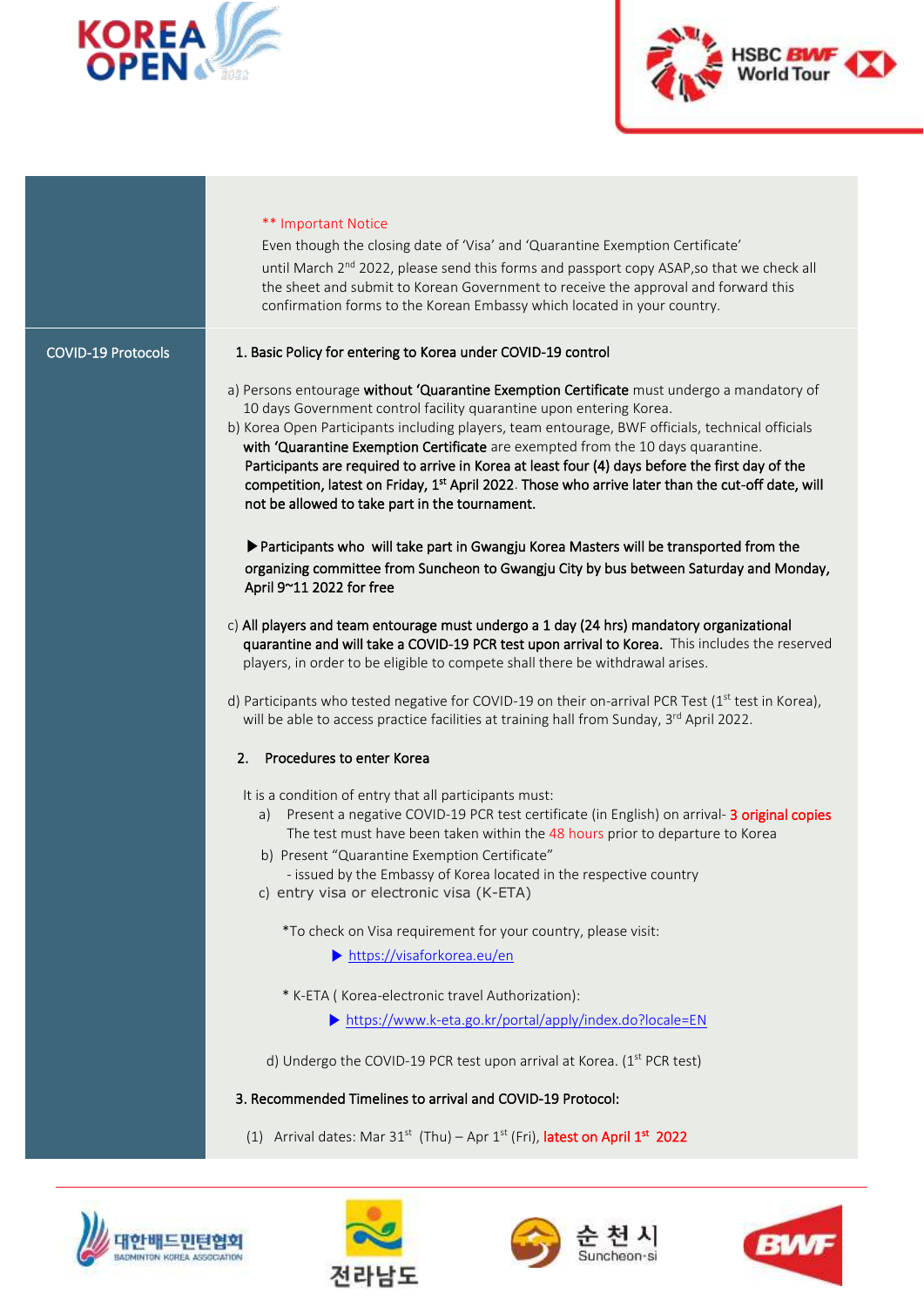



Undergo the PCR test upon arrival at Korea  $(1<sup>st</sup> PCR test)$ →Participants on arrival in the Incheon Int'l airport will move to the KDCA arranged hotel in the near airport and undergo the PCR test. Participants will be accommodated here, until receiving the PCR test result. It will take 1 day and participants will stay that night at the KDCA arranged hotel. All costs related to this PCR test and accommodation will be covered by KDCA. It means free of charge for all participants.

→Hotels selected by KDCA are randomly determined. Therefore, once the accommodation is decided after arriving at Incheon International Airport, the details of the assigned accommodation must be notified to the organizing committee for transportation to Suncheon City Official hotel the next day.

Contact point: BKA Mr.Jang E-mail : [jjs5518@bka.kr,](mailto:jjs5518@bka.kr) & badmintonkorea@bka.kr Mobile : 010 6433 5499

 $\rightarrow$ BKA will pick up participants in the next morning and transport to the tournament official hotel in Suncheon City, and it will take 5 hours by bus.

\*KDCA: Korea Disease Control and Prevention Agency

- (2) April 2<sup>nd</sup>: receiving the PCR test result, If negative, will move to Suncheon City.
- (3) April  $3^{\text{rd}} \sim 4^{\text{th}}$ : practice
- (4) April  $5<sup>th</sup>$ , Tuesday: Tournament starts
- (5) April 6~7<sup>th</sup>, Wednesday ~ Thursday : 2<sup>nd</sup> PCR Test

◈ Participants need to install a COVID-19 self-diagnosis app and will guide you when you arrive at the Korea Incheon airport.

In addition, on the 3rd and 5th days after arrival, COVID-19 tests must be conducted using a self-diagnosis kit (Antigen test nasal swab), which will be guided again by the organizing committee of the competition. The cost is free.

◈ After the competition, if a participant requests a PCR test and an English confirmation upon returning home, it will be self-funded and the amount will be about US110.

### 4. Positive COVID-19 cases

In case of infection, the Badminton Korea Association and BWF will follow the protocols given By Korea Disease Control and Prevention Agency (KDCA), and the appointed medical team on-site. More information will be distributed before the tournament.

A COVID-19 RT-PCR Test is mandatory for all Super 1000, Super 750, Super 500 and Super 300 Tournaments for players, team officials, and selected tournament staff and volunteers. There could be multiple tests required.







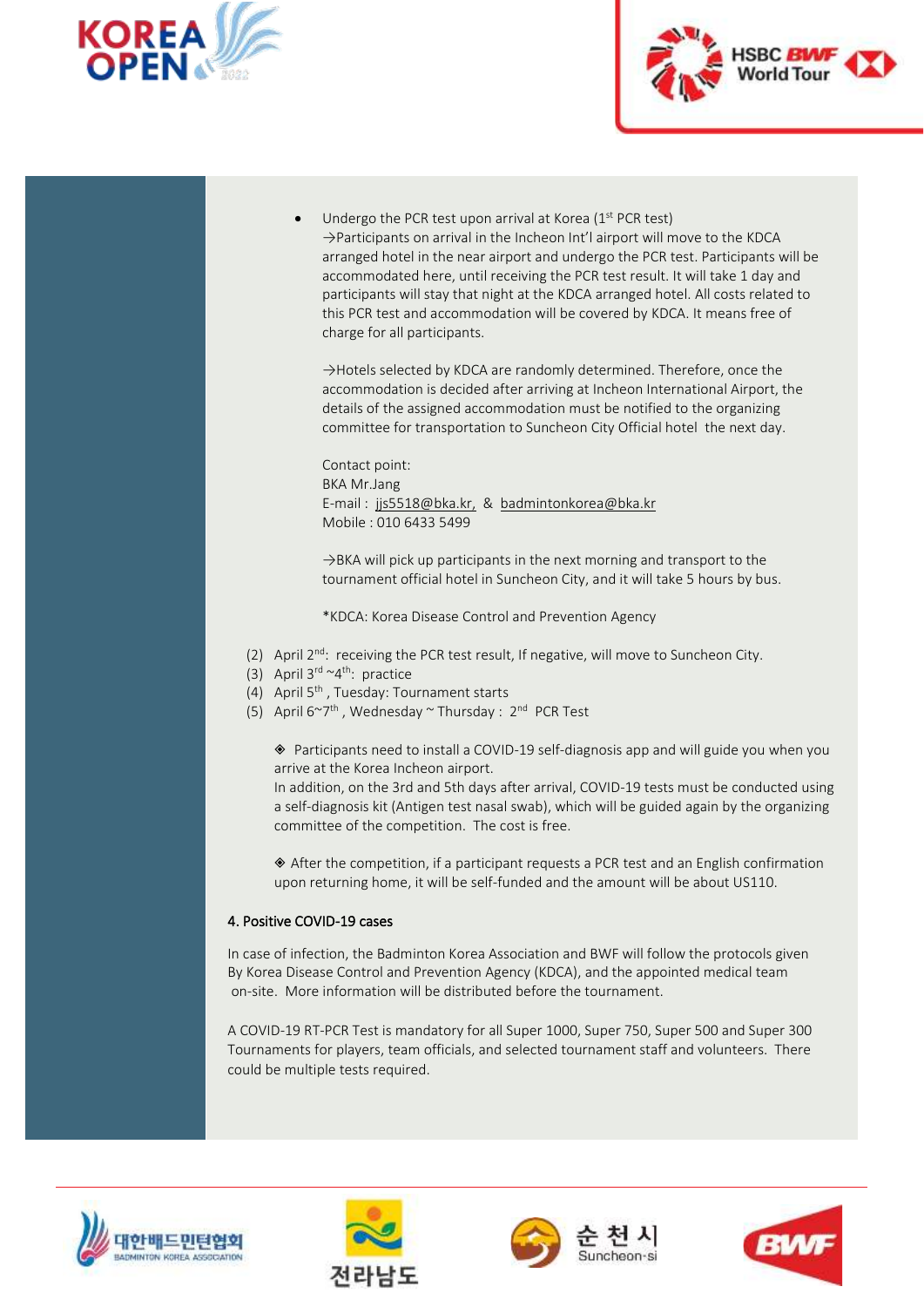



# **5. Accommodation Details**

| Official hotel(s)    | <b>Rooms available</b> | Rates                         | <b>Remarks</b>      |
|----------------------|------------------------|-------------------------------|---------------------|
| <b>ECOGRAD HOTEL</b> | 100                    | Single Occupancy:<br>₩116,000 | Breakfast included. |
|                      |                        | Twin room:<br>₩132,000        | Breakfast included. |

Hotel Name: "ECOGRAD HOTEL" Add: 1587-4, Jorye-dong, Suncheon-si, Jeollanamdo, Korea Tel +82-61-811-0000 Fax +82-61-811-0009 www.ecogradhotel.com

Please complete and return the Accommodation Request Form by Tuesday 8<sup>th</sup> March 2022.

The accommodation does not have capacity for all potential players, reservation of rooms will be 'first come, first serve. If the official hotels are overbooked, the organizing committee will arrange for alternate suitable hotel(s) based on the reservation dates and team size.

All participants are required to complete the rooming list and send to the below e-mail, Email to[: ecogradhotel1@gmail.com](mailto:ecogradhotel1@gmail.com), CC: m0958@bka.kr

### Hotel Room Payment and Cancellation Policy:

**Room Booking form:** attached.

### **Room Payment:**

Each team is requested to pay the 100% of the total room charge for confirmation of the reservation until March 8<sup>th</sup> 2022 to bank transfer. Any late payment is not guaranteed for the room reservation in the official hotel.

### **Cancellation charge**

| Cancellation timeline                                             | Cancellation fee             |
|-------------------------------------------------------------------|------------------------------|
| Cancellation before March 14th<br>( $\sim$ Mar 14 <sup>th</sup> ) | No Cancellation Fee          |
| Cancellation period<br>Mar $15^{th} \sim 21^{st}$                 | 30% of the total payed money |
| Cancellation period<br>Mar $22^{nd} \sim 28^{th}$                 | 50% of the total payed money |







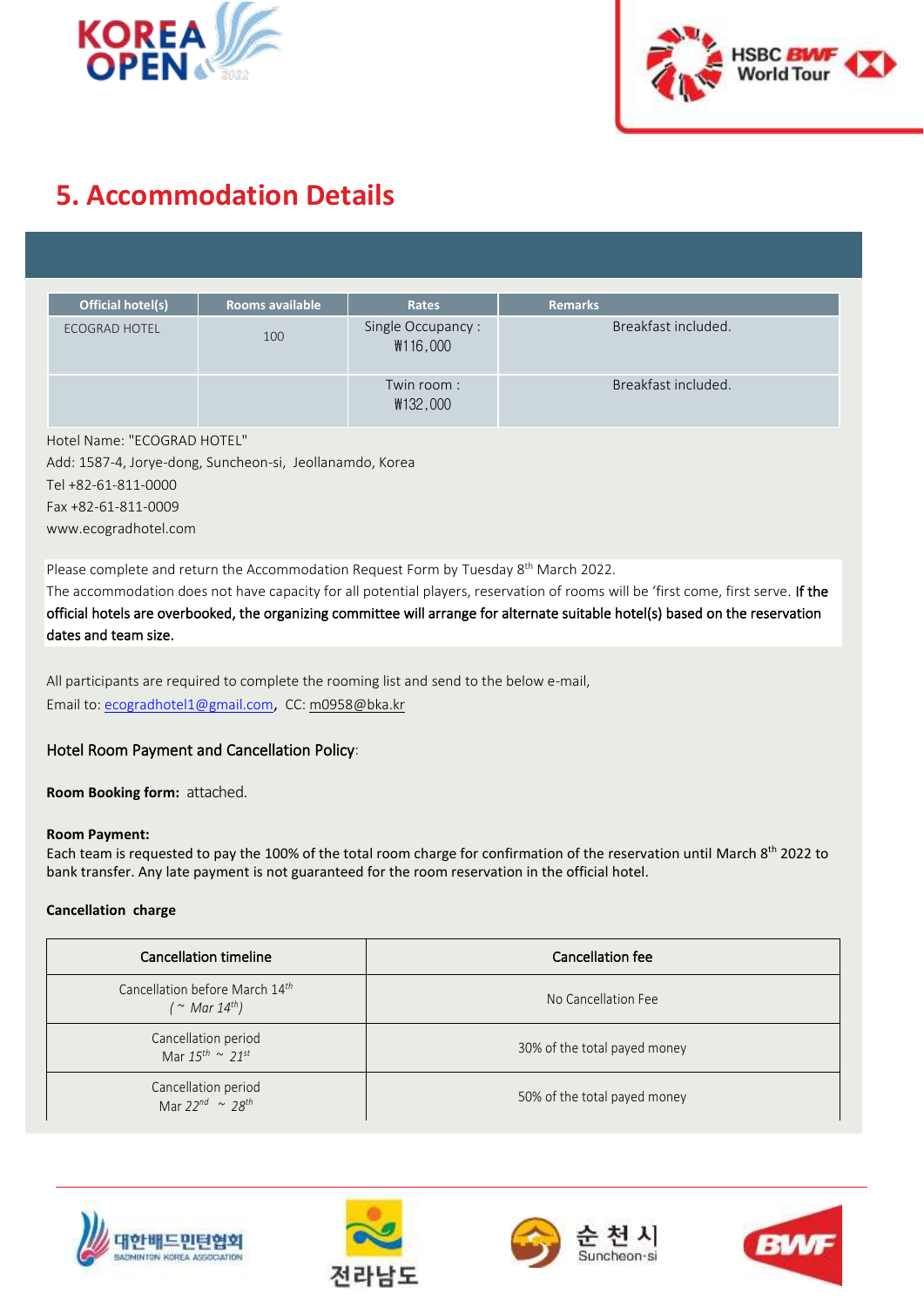



Cancellation period Mar *29 th* ~ onward or No Show

100% of the total payed money

### Payment Information:

| <b>Beneficiary Name</b>    | Jung Won investment                                                             |
|----------------------------|---------------------------------------------------------------------------------|
| Beneficiary A/C            | 704-910016-15704                                                                |
| Beneficiary Phone          | 82 61 811 0000                                                                  |
| <b>Beneficiary Address</b> | 234, Baekgang-ro, Suncheon-si, Jeollanam-do, South Korea                        |
| <b>Bank Name</b>           | <b>KEB HANA BANK</b>                                                            |
| Swift Code                 | <b>KOEXKRSE</b>                                                                 |
| <b>Bank Address</b>        | 579-67 9, Yeonhyangjungangsangga-gil, Suncheon-si,<br>Jeollanam-do, South Korea |
| <b>Bank Tel</b>            | 82 61 725 1111                                                                  |

Invoice, Confirmation & Receipt:

We will send you an invoice upon receiving your room booking details and receipt will be issued after having received the full room booking payment